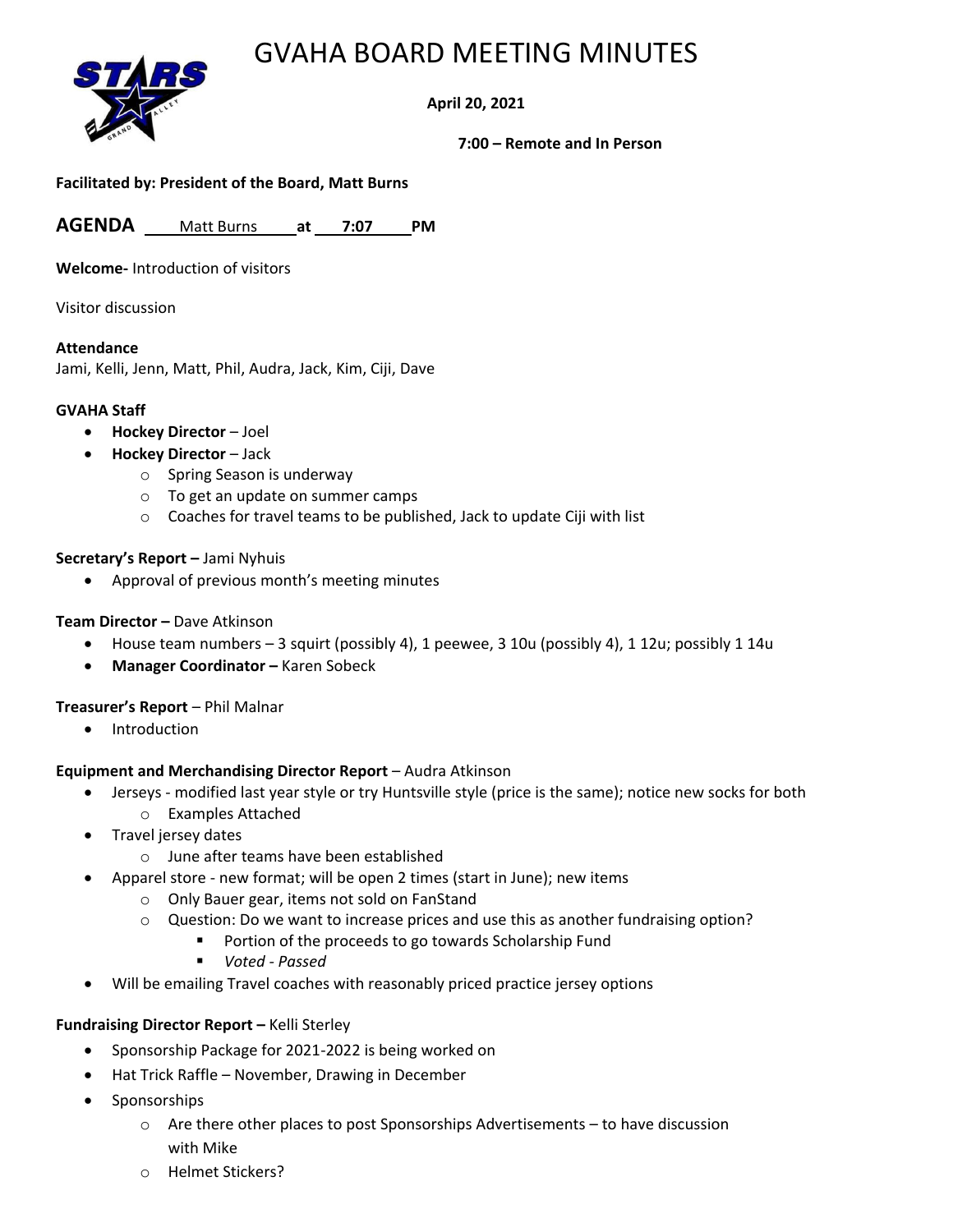# GVAHA BOARD MEETING MINUTES



#### **April 20, 2021**

• Fundraiser Ideas

o Drive-In Theater at Rink

■ Kim to connect with Celebration and Mike at the rink

• **Sponsorship Coordinator**

**Communications Report –** Ciji Marckini

• **Social Media Moderator**

### **Events Director** – Kim Krombeen

- Memorial Day Parade Canceled
- 4<sup>th</sup> of July Parade is an option,
	- o There is a \$55 entry fee
	- o Cost of Candy
	- $\circ$  Application Due May 28<sup>th</sup>
- Try Hockey for Free Kim to get dates and coaches

**Vice President –** Jennifer Beverwyk

• The end of season party was a great success, and a lot of fun was had by all! Thank you to all the volunteers who helped the event run so smoothly.

**President Report** – Matt Burns

• **MAHA Representative Report** – Ron White

#### **NEW BUSINESS**

- Planning meeting for upcoming year
	- o Ciji to setup/send out date options
	- o Charity Event Ideas
		- To come up with a goal for number of events
	- o To set a goal for number of fundraiser events for the year
- Board Members to sign thank you cards

**Meeting Adjourned by \_\_\_Matt Burns\_ \_\_\_\_\_\_\_at \_\_\_8:06\_ \_\_\_\_PM**